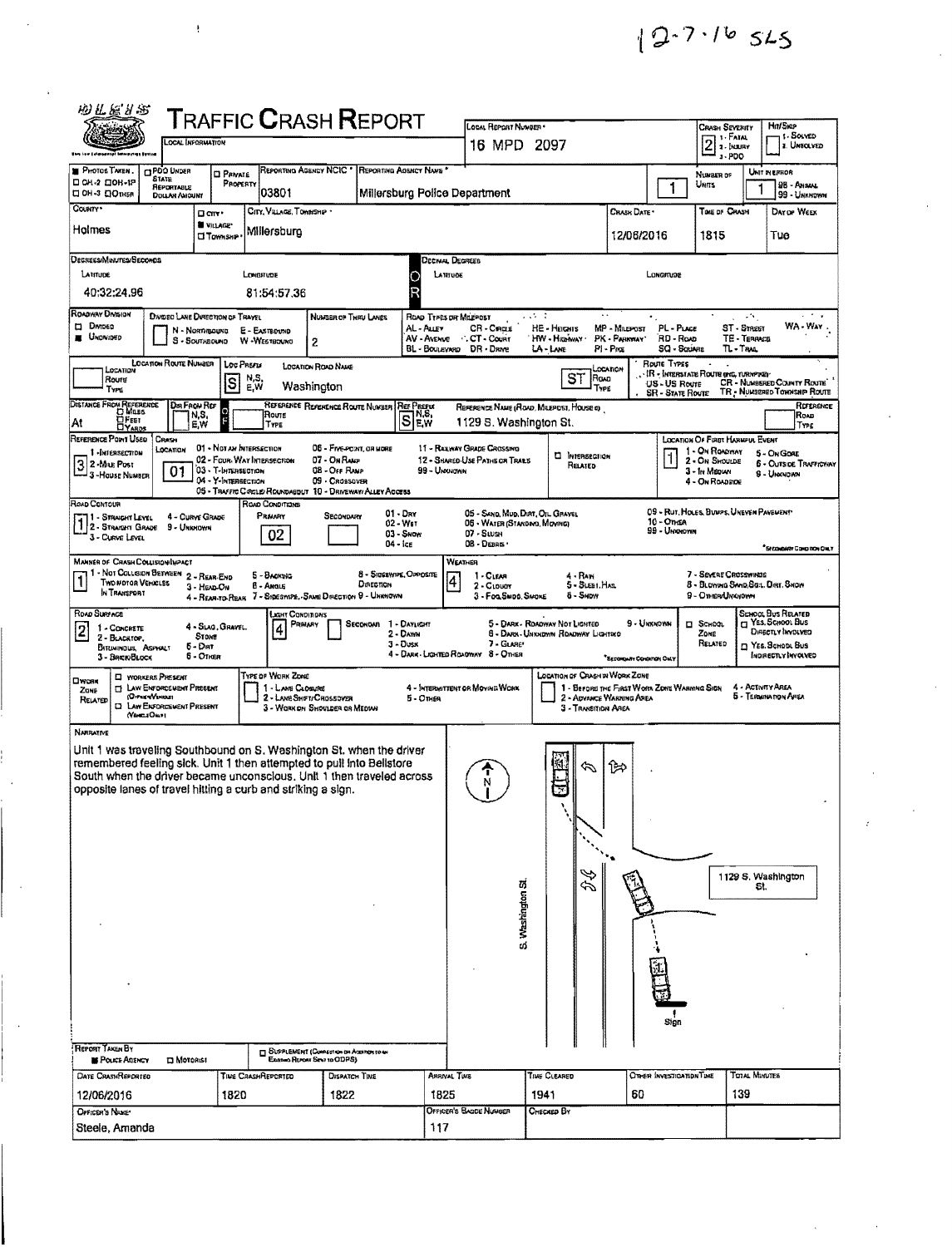|                                                                                                  |                                                                | NIT                                                                                                                                                                                                                                                                                                                                                                 |                                                                              |                                                                                                                                                                           |                                                                                                                                       |                                                                                                                                                                                                                                                                                                                                                                                         |             |                                                                                                                                                                                                                                                                                                                                      |                                                                                                                                                                                                              | <b>LOCAL REPORT NUMBER</b>                                                                                                                  |                                                                                                                                                        |                                                                                                                                                                                                                                                                    |                                                                                                         |
|--------------------------------------------------------------------------------------------------|----------------------------------------------------------------|---------------------------------------------------------------------------------------------------------------------------------------------------------------------------------------------------------------------------------------------------------------------------------------------------------------------------------------------------------------------|------------------------------------------------------------------------------|---------------------------------------------------------------------------------------------------------------------------------------------------------------------------|---------------------------------------------------------------------------------------------------------------------------------------|-----------------------------------------------------------------------------------------------------------------------------------------------------------------------------------------------------------------------------------------------------------------------------------------------------------------------------------------------------------------------------------------|-------------|--------------------------------------------------------------------------------------------------------------------------------------------------------------------------------------------------------------------------------------------------------------------------------------------------------------------------------------|--------------------------------------------------------------------------------------------------------------------------------------------------------------------------------------------------------------|---------------------------------------------------------------------------------------------------------------------------------------------|--------------------------------------------------------------------------------------------------------------------------------------------------------|--------------------------------------------------------------------------------------------------------------------------------------------------------------------------------------------------------------------------------------------------------------------|---------------------------------------------------------------------------------------------------------|
|                                                                                                  |                                                                |                                                                                                                                                                                                                                                                                                                                                                     |                                                                              |                                                                                                                                                                           |                                                                                                                                       |                                                                                                                                                                                                                                                                                                                                                                                         |             |                                                                                                                                                                                                                                                                                                                                      |                                                                                                                                                                                                              |                                                                                                                                             | 16 MPD 2097                                                                                                                                            |                                                                                                                                                                                                                                                                    |                                                                                                         |
| UNIT NUMBER                                                                                      |                                                                | OWNER NAME: LAST, FIRST, MIDDLE ( E) SAME AS DRIVER 1                                                                                                                                                                                                                                                                                                               |                                                                              |                                                                                                                                                                           |                                                                                                                                       |                                                                                                                                                                                                                                                                                                                                                                                         |             |                                                                                                                                                                                                                                                                                                                                      | OWNER PHONE NUMBER                                                                                                                                                                                           |                                                                                                                                             | <b>DAMAGE SCALE</b>                                                                                                                                    | <b>DAMAGE AREA</b><br><b>Frigat</b>                                                                                                                                                                                                                                |                                                                                                         |
| 1<br>OWNER ADDRESS: CITY, STATE, ZIP                                                             |                                                                | Clabough, Fred, H                                                                                                                                                                                                                                                                                                                                                   | <b>OSAME AS DRIVER</b> )                                                     |                                                                                                                                                                           |                                                                                                                                       |                                                                                                                                                                                                                                                                                                                                                                                         |             |                                                                                                                                                                                                                                                                                                                                      | 330-473-3468                                                                                                                                                                                                 |                                                                                                                                             | $\overline{3}$                                                                                                                                         |                                                                                                                                                                                                                                                                    |                                                                                                         |
|                                                                                                  |                                                                | 9289 Twp. Rd. 79, Millersburg, OH, 44654                                                                                                                                                                                                                                                                                                                            |                                                                              |                                                                                                                                                                           |                                                                                                                                       |                                                                                                                                                                                                                                                                                                                                                                                         |             |                                                                                                                                                                                                                                                                                                                                      |                                                                                                                                                                                                              |                                                                                                                                             | 1 - None                                                                                                                                               | ۵                                                                                                                                                                                                                                                                  |                                                                                                         |
| <b>LP STATE LICENSE PLATE NUMBER</b>                                                             |                                                                |                                                                                                                                                                                                                                                                                                                                                                     |                                                                              |                                                                                                                                                                           |                                                                                                                                       | <b>VEHICLE IDENTIFICATION NUMBER</b>                                                                                                                                                                                                                                                                                                                                                    |             |                                                                                                                                                                                                                                                                                                                                      |                                                                                                                                                                                                              | <b>N</b> OCCUPANTS                                                                                                                          | 2 - MINDR                                                                                                                                              |                                                                                                                                                                                                                                                                    |                                                                                                         |
| OН                                                                                               | GOS7677                                                        |                                                                                                                                                                                                                                                                                                                                                                     |                                                                              |                                                                                                                                                                           |                                                                                                                                       | 3C6UR5HJ5FG705633                                                                                                                                                                                                                                                                                                                                                                       |             |                                                                                                                                                                                                                                                                                                                                      |                                                                                                                                                                                                              | 1                                                                                                                                           | 3 - FUNCTIONAL                                                                                                                                         | α                                                                                                                                                                                                                                                                  | O                                                                                                       |
| <b>VEHICLE YEAR</b><br>2015                                                                      |                                                                | <b>VEHICLE MAKE</b><br>Dodge                                                                                                                                                                                                                                                                                                                                        |                                                                              |                                                                                                                                                                           |                                                                                                                                       | VEHICLE MOOBL<br>Ram Truck 2500 - Q25                                                                                                                                                                                                                                                                                                                                                   |             | RED                                                                                                                                                                                                                                                                                                                                  | <b>VERGLE COLOR</b>                                                                                                                                                                                          |                                                                                                                                             | 4 - DISABLING                                                                                                                                          |                                                                                                                                                                                                                                                                    |                                                                                                         |
| <b>PROOF OF</b><br>INSURANCE                                                                     |                                                                | INSURANCE COMPANY                                                                                                                                                                                                                                                                                                                                                   |                                                                              |                                                                                                                                                                           | POLICY NUMBER                                                                                                                         |                                                                                                                                                                                                                                                                                                                                                                                         |             | Toweo By                                                                                                                                                                                                                                                                                                                             |                                                                                                                                                                                                              |                                                                                                                                             | <b>9 - UNKNOWN</b>                                                                                                                                     | α                                                                                                                                                                                                                                                                  | ้อ<br>□                                                                                                 |
| SNOWN                                                                                            |                                                                | Wayne Mutual Ins.                                                                                                                                                                                                                                                                                                                                                   |                                                                              |                                                                                                                                                                           |                                                                                                                                       | <b>AUTO 170206</b>                                                                                                                                                                                                                                                                                                                                                                      |             | Finney's                                                                                                                                                                                                                                                                                                                             |                                                                                                                                                                                                              |                                                                                                                                             |                                                                                                                                                        |                                                                                                                                                                                                                                                                    | rtean                                                                                                   |
|                                                                                                  |                                                                | CARRIER NAME, ADDRESE, CITY, STATE, ZIP                                                                                                                                                                                                                                                                                                                             |                                                                              |                                                                                                                                                                           |                                                                                                                                       |                                                                                                                                                                                                                                                                                                                                                                                         |             |                                                                                                                                                                                                                                                                                                                                      |                                                                                                                                                                                                              |                                                                                                                                             |                                                                                                                                                        |                                                                                                                                                                                                                                                                    | CARRIER PHONE                                                                                           |
| US DOT<br>HM PLACARO ID NO.                                                                      | <b>HM CLASS</b><br>Numen                                       | VEHICLE WEIGHT GWWR/GCWR<br><b>D</b> RELATED                                                                                                                                                                                                                                                                                                                        | 2 - 10,001 to 26,000x Las<br>3 - MORE THAN 26,000x Las<br>HAZARDOUS MATERIAL | 1 - LESS THAN OR EQUAL TO 10K LES                                                                                                                                         | Curgo Booy Type<br>01                                                                                                                 | 01 - No CARGO BODY TYPENOT APPLICABL 09 - POLE<br>02 - Busi Van (9-15 Seats, Inc Oriver)<br>03 - Bus (16+ Seats, Inc Driver)<br>04 - VEHICLE TOWING ANOTHER VEHICLE<br>05 - Loccino<br>05 - INTERMODAL CONTAINER CHASIS<br>07 - CARGO VAN ENGLOSEO BOX<br>08 - Gran, Chps, Gravel                                                                                                       |             | 10 - Carlog TANK<br>11 - FLAT BED<br>$12 - Dune$<br>13 - CONCRETE MIKER<br>14 - AUTO TRANSPORTER<br>15 - GARBAGE/REFUSE<br>99 - OTHER/UNKNOWN                                                                                                                                                                                        |                                                                                                                                                                                                              | TRAFFICHAY DESCRIPTION<br><b>D</b> Hr / Sxie Usm                                                                                            | 1 - Two-WAY, Not Divideo<br>2 - Two WAY, Not Divideo, Communication Turn LAME<br>4 - Two WAY, DIWDEO, POSYTYS MEDIAN BARRIER<br>5 - ONE-WAY THAFFICWAY |                                                                                                                                                                                                                                                                    | 3 - Two-WAY, Divideo, UNPROTECTEO(PAINTED OF GRASS +4FT.) MEDIA                                         |
|                                                                                                  | 06 - BICYCLE LANE<br>08-Spervax<br><b>89 - OTHER/UNTANOVIN</b> | NON-MOTORIST LOCATION PRIOR TO INPACT<br>01 - INTERSECTION - MARKEO CROSSWAL<br>02 - INTERSECTION - NO CROSSWALK<br>03 - INTERSECTION OTHER<br>04 - Migglock - MARKED CROSSWALK<br>05 - TRAVEL LANE - O THER LOCATION<br>07 - Should en/Roadside<br>09 - MEDIAN CROSSING BLAND<br>10 - DRIVE WAY ACCESS<br>11 - SHARED-USE PATH OR TRAL<br>12 - NON-TRAFPICWAY AREA |                                                                              | TYPE OF USE<br>$\mathbf{1}$<br>1 - PERSONAL<br>2 - COMMERCIAL<br>3 - Government<br><b>D</b> In EMERGENCY<br>RESPONSE                                                      | <b>UNIT TYPE</b><br>07<br>oa Hui/Sxe                                                                                                  | Passenger Vencles (less than 9 passengers Med/Heavy Trucks or Coligo Units > 10x18s Bus/Van/Juno(9 or More Including Driver)<br>01 - Sus COMPACT<br>02 - Couract<br>99 - UNGHOWN 03 - MID SIZE<br>04 - Fuu Sac<br>05 - Minivan<br>06 - Sport Utary Vencie<br>07 - Proven<br>08 - Van<br>09 - MOTORCYCLE<br>10 - MOTORIZEO BICYCLE<br>11 - SNOWWOSNE/ATV<br>12 - OTHER PASSENGER VEHICLE |             |                                                                                                                                                                                                                                                                                                                                      | 14 - SINGLE UNIT TRUCK: 3+ AXLES<br>15 - SINGLE UNIT TRUCK / TRAILER<br>16 - TRUCH/TRACTOR (BOSTAL)<br>17 - TRACTORISEM-TRALER<br>18 - TRACTOR/DOUBLE<br>19 - TRACTORUTRELES<br>20 - OTHER MEDIHEAVY VEHICLE | HAS HM PLACARD                                                                                                                              | 13 - SINOLE UNIT TRUCK OR VAN 2AXLE, 6 TOTES 21 - BUSNAN (9-15 SIATE INC DEVICE)                                                                       | 22 - Bus (16+ State be Dreen)<br><b>Non-Matorest</b><br>23 - ANNAL WITH RIDER<br>25 - BICYCLE PEDACYCLEST<br>26 - PEDESTRIAN/SKATER<br>27 - OTHER NON-MOTORIST                                                                                                     | 24 - ANNAL WITH BUGOY, WAGON, SURREY                                                                    |
| SPECIAL FUNCTION 01 - NONE<br>01                                                                 | $02 - Tax$                                                     | 03 - RENTAL THUCK (OVER 10KLBS)<br>04 - Bus - SCHOOL (PUBLIC OR PRIVATE) 12 - MILITARY<br>05 - Bus - Transit<br>06 - Bus. CHARTER<br>07 - Bus - SHUTTLE<br>08 - Bus Offen                                                                                                                                                                                           |                                                                              | 09 - AMBULANCE<br>$10 - F$ ins<br>11 - HIGHWAYIMAINTENANCE<br>$13 - \text{Pout}$<br>14 - Pusus Unury<br>15 - OTHER GOVERNMENT<br>16 - CONSTRUCTION EOIP.                  |                                                                                                                                       | 17 - FARM VEHICLE<br>18 - FARM EOUPMENT<br>19 - MOTORHOME<br>20 - Galf Carl<br>21 - Тяли<br>22 - OTHER (Experim Numering)                                                                                                                                                                                                                                                               | 02<br>02    | MOST DAMAIEO AREA<br>01 - None<br>02 - CENTER FRONT<br>03 - Right Front<br>MPACT ARE 04 - RIGHT SIDE<br>05 - Right Rear<br>06 - REAR CENTER<br>07 - LEFT REAR                                                                                                                                                                        |                                                                                                                                                                                                              | 08 - Left Side<br>09 - LEFT FRONT<br>10 - TOP AND WINDOWS<br>11 - UNDERCARRIAGE<br>12 - LOAD THALER<br>13 - TOTAL (ALL AREAS)<br>14 - Отнея | 99 - Unxnown                                                                                                                                           | ACTION<br>$\overline{3}$                                                                                                                                                                                                                                           | 1 - Non-Contact<br>2 - Non Collision<br>$3 -$ STRIKING<br>4 - Struck<br>5 - STRAND-STRUCK<br>9 - Ungova |
| PRE-CRASH ACTIONS<br>01<br>99 - UNIGNOVIN                                                        |                                                                | MOTORIST<br>01 - STRAIGHT AMEAD<br>02 - Backing<br>03 - CHANGING LANES<br>04 - Overtaving/Passing<br>05 - MAXING RIGHT TURN<br>06 - MAXING LEFT TURN                                                                                                                                                                                                                |                                                                              | 07 - MAXING U-TURN<br>08 - ENTERWO TRAFFIC LANE<br>09 - LEAVING TRAFFIC LANE<br>10 - Parkeo<br>11 - Slowing on Stopped in Traffic<br>12 - DRMERLESS                       |                                                                                                                                       | 13 - Neoptiating a Currys<br>14 - Orken Matorist Actio                                                                                                                                                                                                                                                                                                                                  |             | Non-Motorist<br>15 - Entering on Crossing Specified Locatio<br>16 - WALKING RUNNING, JOGGING, PLATING, CYCLING<br>17 - Working<br>18 - PUSH2NO VEHICLE<br>19 - APPHOACHING OR LEAVING VEHICLE<br>20 - Sтаномо                                                                                                                        |                                                                                                                                                                                                              |                                                                                                                                             |                                                                                                                                                        | 21 - O then Non-Matorist Action                                                                                                                                                                                                                                    |                                                                                                         |
| CONTRIBUTING CIRCUMSTANCE<br>PRIMARY<br>17<br>SECONDARY<br>99 - Uranowy                          |                                                                | MOTORIST<br>$01 - None$<br>02 - FAILURE TO YELD<br>03 - RAN REO LIGHT<br>04 - RAN STOP SIGN<br>05 - Exceeded Speed Lawr<br>06 - UNSAFE SPEED<br>D7 - IMPROPER TURN<br>08 - LEFT OF CEMTER<br>09 - Followed Too CLOSELWACDA<br>10 - INGRUPER LANE CHANGE<br><b>PASSING OFF ROAD</b>                                                                                  |                                                                              |                                                                                                                                                                           | 11 - IMPROPER BACKING<br>16 - WADNG SIDE/WADNO WAY<br>17 - FALVRE 10 CONTROL<br>18 - Vision Obstruction<br>21 - Other Improper Action | 12 - IMPROPER START FROM PARKED POSITION<br>13 - Stoffed or Parked Regulat<br>14 - Operation Vehicle in Negligent Mammer<br>15 - Swering to Avoid (Due to External Conditions)<br>19 - OPERATURG DEFECTIVE EQUIPMENT<br>20 - LOAD SHOFTING/FALLINOUSPILLING                                                                                                                             |             | Non-Motorist<br>22 - None<br>23 - Luproper Crosswa<br>24 - Darting<br>25 - LYINGANDIOR LLEGALLY IN ROADWAY<br>25 - FALURE TO YIELD RIGHT OF WAY<br>27 - Not Visiele (Darix Clothing)<br>28 - Inattentive<br>29 - FAILURE TO OBEY TRAFFIC SIGNS<br>/Signal s/Officer<br>30 - WRONG SIDE OF THE ROAD<br>31 - Other Non-Motorist Action |                                                                                                                                                                                                              |                                                                                                                                             | Vehicle Depects                                                                                                                                        | 01 - Turn Signals<br><b>02 - HEAD LAMPS</b><br>03 - TAL LAUPS<br>04 - Brakes<br>05 - STEERING<br>06 - TIRE BLOWOUT<br>07 - WOAN OR SLICK TIRES<br>08 - TRACER EQUIPMENT DEFECTIVE<br>09 - MOTOR TROUBLE<br>10 - DISABLEO FROM PRIOR ACCIDENT<br>11 - OTHER DEFECTS |                                                                                                         |
| <b>SEQUENCE OF EVENTS</b><br>09<br>Frst<br><b>HARMFUL</b><br>EVENT                               |                                                                | Mos<br>3<br>HARMFUL<br>EVENT                                                                                                                                                                                                                                                                                                                                        |                                                                              | 6<br>99 - Unnnown                                                                                                                                                         |                                                                                                                                       | <b>NON-COLLISION EVENTS</b><br>01 - OVERTURN/ROLLOVER<br>02 - FIRE/EXPLOSION<br>03 - IMMERSION<br>04 - JACKKHTE<br>05 - CARCO/EQUIPMENT LOSS OR SHIFT                                                                                                                                                                                                                                   |             | 05 - EQUIPMENT FAILURE<br>(Brown Time, Brune Faculty, ETC)<br>07 - SEPARATION OF UNITS<br>08 - RAN OFF ROAD RIGHT<br>09 - RAN OFF ROAD LEFT                                                                                                                                                                                          |                                                                                                                                                                                                              |                                                                                                                                             | 10 - Cross Meown<br>11 - CROSS CENTER LINE<br>OPPOSITE DIRECTION OF TRAVEL<br>12 - DOWNHILL RUNNAY<br>13 - OTHER NON-COLUSION                          |                                                                                                                                                                                                                                                                    |                                                                                                         |
| 14 - PEDSSTROUI<br>15 - PEDALCYCLE<br>17 - Angual - Farih<br>18 - Annal Deer<br>19 - ANNAL OTHER |                                                                | COLLISION WITH PERSON, VEHICLE OR OBJECT NOT FIKED<br>16 - RALWAY VEHICLE DRAW ENGINEE<br>20 - MOTOR VEHICLE IN TRANSPORT                                                                                                                                                                                                                                           | MOTOR VENICLE                                                                | 21 - PARKEO MOTOR VENCLE<br>22 - WORK ZONG MAINTENANCE EQUIPMENT<br>23 - STRUCK BY FALLORD, SHIFTING CARGO<br>OR ANYTHING SET IN MOTION BY A<br>24 - OTHER MOVABLE OBJECT |                                                                                                                                       | COLUMON WITH FIXED, ORIECL<br>25 - INPACT ATTENUATORICRASH CUSHION33 - MEDWH CABLE BARRIER<br>26 - BRIDGE OVERHEAD STRUCTURE<br>27 - BROGE PIER OR ABUTMENT<br>28 - Brioge Parapet<br>29 - Broce Ran<br>30 - GUARDRAIL FACE<br>31 - Guardran Ero<br>32 - PORTABLE BARRIER                                                                                                               |             | 34 - Megnan Guardrail Barrier<br>35 - Meouv Concrete BARRER<br>36 - MISOWN OTHER BARRIER<br>37 - TRAFFIC SIGN POST<br>38 - OVERHEAD SIGN POST<br>39 - Light/Luminaries Support<br>40 - Urury Pous                                                                                                                                    |                                                                                                                                                                                                              | 43 - Cuna<br>44 - Drrch<br>45 - Генса                                                                                                       | 41 - OTHER POST, POLE<br>or Support<br>42 - CULVERT<br>45 - EMBANKMENT<br>47 - MAILBDA                                                                 | <b>48 - TREE</b><br>49 - FIRE HYDRANT<br>EQUIPMENT<br>61 - WALL, BULOND, TUMEL<br>52 - Owen Free Owect                                                                                                                                                             | <b>50 - WORK ZONE MAINTENANCE</b>                                                                       |
| Um Sreep<br>30<br><b>CI STATED</b><br><b>ESTIMATED</b>                                           |                                                                | Posteo Speep<br>35                                                                                                                                                                                                                                                                                                                                                  | Traffic Control<br>12                                                        | 01 - No Controls<br>02 - S TOP SIGN<br>03 - Yielo Sion<br>04 - TRAFFIC SIGNAL<br>05 - TRAFFIC FLASHERS<br>06 - School Zone                                                |                                                                                                                                       | <b>U7 - RAILROAD CROSSBUCKS</b><br>08 - RALROAD FLASHERS<br>09 - RALROAD GATES<br>10 - COSTRUCTION BARRICADE<br>11 - PERSON (FLAGGER, OFFICER<br>12 - PAVEMENT MARKINGS                                                                                                                                                                                                                 | 15 - О тиел | 13 - CROSSWALX LINES<br>14 - Walk/Don't Walk<br>15 - Not Reported                                                                                                                                                                                                                                                                    | UNIT DIRECTION<br>Faou                                                                                                                                                                                       | To                                                                                                                                          | 1 - Noam<br>$2 -$ South<br>$3 - E$ AST<br>4 - West                                                                                                     | 5 - Nonneast<br><b>5 - NORTHWEST</b><br>7 - SOUTHEAST<br>8 - SoutHWEST                                                                                                                                                                                             | 9 - Unixhown                                                                                            |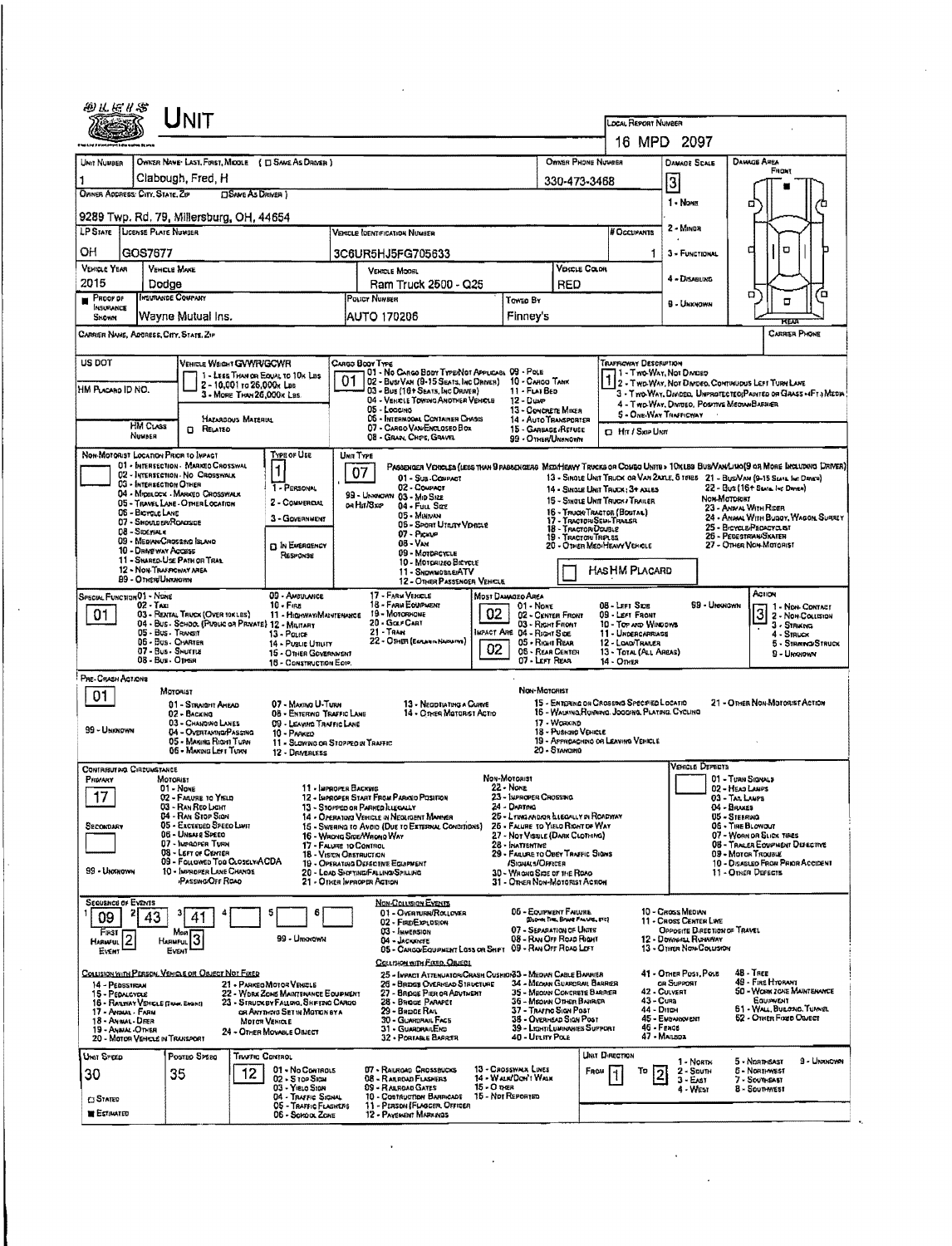|                                                               | <i>40 L E 8 S</i>                                                          |                                                                                                                                                                                                                                     |                                                                                                                           |               |                                                                                                                         |                                                   |                                                                                                                                 | MOTORIST / NON-MOTORIST / OCCUPANT                                                                                      |                                                             |                                                                                                                                                                                                                                                             |                                                        | LOCAL REPORT NUMBER                                                                                                                |                                                       |                                                                                                                                                      |                                             |                             |
|---------------------------------------------------------------|----------------------------------------------------------------------------|-------------------------------------------------------------------------------------------------------------------------------------------------------------------------------------------------------------------------------------|---------------------------------------------------------------------------------------------------------------------------|---------------|-------------------------------------------------------------------------------------------------------------------------|---------------------------------------------------|---------------------------------------------------------------------------------------------------------------------------------|-------------------------------------------------------------------------------------------------------------------------|-------------------------------------------------------------|-------------------------------------------------------------------------------------------------------------------------------------------------------------------------------------------------------------------------------------------------------------|--------------------------------------------------------|------------------------------------------------------------------------------------------------------------------------------------|-------------------------------------------------------|------------------------------------------------------------------------------------------------------------------------------------------------------|---------------------------------------------|-----------------------------|
|                                                               |                                                                            |                                                                                                                                                                                                                                     |                                                                                                                           |               |                                                                                                                         |                                                   |                                                                                                                                 |                                                                                                                         |                                                             |                                                                                                                                                                                                                                                             |                                                        | 16 MPD 2097                                                                                                                        |                                                       |                                                                                                                                                      |                                             |                             |
|                                                               |                                                                            | UMT NUMBER NAME: LAST, FIRST, MIDDLE<br>Clabough, Fred, H                                                                                                                                                                           |                                                                                                                           |               |                                                                                                                         |                                                   |                                                                                                                                 |                                                                                                                         |                                                             |                                                                                                                                                                                                                                                             | DATE OF BOTH                                           |                                                                                                                                    | Aœ<br>37                                              | M                                                                                                                                                    | GENDER                                      | F - FEWALE<br>M - MAR       |
|                                                               |                                                                            | ADORESS, CITY, STATE, ZIP                                                                                                                                                                                                           |                                                                                                                           |               |                                                                                                                         |                                                   |                                                                                                                                 |                                                                                                                         |                                                             |                                                                                                                                                                                                                                                             | 05/13/1979                                             | CONTACT PHONE - INCLUDE AREA CODE                                                                                                  |                                                       |                                                                                                                                                      |                                             |                             |
|                                                               | <b>INJURIES</b>                                                            | 9289 Twp. Rd. 79, Millersburg, OH, 44654<br><b>INVURED TAKEN BY EMS AGENCY</b>                                                                                                                                                      |                                                                                                                           |               |                                                                                                                         |                                                   |                                                                                                                                 | MEDICAL FACILITY INJURED TAXEN TO                                                                                       |                                                             | <b>SAFETY ECUPMENT USED</b>                                                                                                                                                                                                                                 |                                                        | 330-473-3468<br>DOT COMPLIANT SEATING POSITION AIR BAG USAGE EJECTION TRAFFED                                                      |                                                       |                                                                                                                                                      |                                             |                             |
|                                                               | $\overline{3}$                                                             | $\overline{\mathbf{c}}$                                                                                                                                                                                                             | District #1 Squad                                                                                                         |               |                                                                                                                         |                                                   | Joel Pomerene                                                                                                                   |                                                                                                                         | 01                                                          |                                                                                                                                                                                                                                                             | η Ματακονοιε<br>HELNET                                 | 01                                                                                                                                 | 2                                                     |                                                                                                                                                      | 1                                           | 1                           |
|                                                               | <b>OL STATE</b><br>он                                                      | OPERATOR LICENSE NUMBER<br>RK059722                                                                                                                                                                                                 |                                                                                                                           | OL CLASS<br>1 | No<br><b>DVA</b> is<br>Dı.                                                                                              | <b>MC</b><br><b>D</b> <sub>END</sub>              | Сомрітіан<br>$\overline{\mathbf{1}}$                                                                                            | ALCONOL/DRUG SUSPECTED ALCOHOL TEST STATUS ALCOHOL TEST TYPE ALCOHOL TEST VALUE DRUG TEST STATUS   DRUG TEST TYPE<br> 1 |                                                             |                                                                                                                                                                                                                                                             |                                                        |                                                                                                                                    | п                                                     |                                                                                                                                                      |                                             |                             |
| <b>OFFENSE DESCRIPTION</b><br>OFFENSE CHARGED { [ LOCAL CODE) |                                                                            |                                                                                                                                                                                                                                     |                                                                                                                           |               |                                                                                                                         |                                                   |                                                                                                                                 |                                                                                                                         |                                                             | Citation Number                                                                                                                                                                                                                                             |                                                        |                                                                                                                                    | <b>HANDS FREE</b><br><b>DEVICE</b><br>Usea            |                                                                                                                                                      | <b>DRIVER DISTRACTED BY</b><br>16           |                             |
|                                                               |                                                                            | UNIT NUMBER   NAME: LAST, FIRST, MIDDLE                                                                                                                                                                                             |                                                                                                                           |               |                                                                                                                         |                                                   |                                                                                                                                 |                                                                                                                         |                                                             |                                                                                                                                                                                                                                                             | DATE OF BIRTH                                          |                                                                                                                                    | Age                                                   |                                                                                                                                                      | Gender                                      | F - FEMALE                  |
|                                                               |                                                                            | ADDRESS, CITY, STATE, ZIP                                                                                                                                                                                                           |                                                                                                                           |               |                                                                                                                         |                                                   |                                                                                                                                 |                                                                                                                         |                                                             |                                                                                                                                                                                                                                                             |                                                        | CONTACT PHONE - INCLUDE AREA CODE                                                                                                  |                                                       |                                                                                                                                                      |                                             | M - MALE                    |
|                                                               |                                                                            |                                                                                                                                                                                                                                     |                                                                                                                           |               |                                                                                                                         |                                                   |                                                                                                                                 |                                                                                                                         |                                                             |                                                                                                                                                                                                                                                             |                                                        |                                                                                                                                    |                                                       |                                                                                                                                                      |                                             |                             |
|                                                               | In ⊔R∉S                                                                    | INJURED TAXEN BY                                                                                                                                                                                                                    | <b>EMS AGENCY</b>                                                                                                         |               |                                                                                                                         |                                                   |                                                                                                                                 | MEDICAL FACILITY INJURED TAKEN TO                                                                                       |                                                             | SAFETY EOUTMENT USED                                                                                                                                                                                                                                        | η Μοτοκαναιε<br>HELMET                                 | DOT COMPLANT SEATING POSITION AIR BAG USAGE ENSCTION TRAPPED                                                                       |                                                       |                                                                                                                                                      |                                             |                             |
|                                                               | OL STATE                                                                   | OPERATOR LICENSE NUMBER                                                                                                                                                                                                             |                                                                                                                           | OL Cuss       | No<br><b>OVAUO</b>                                                                                                      | MC<br>I¤ <sub>Ено</sub>                           | CONDITION                                                                                                                       | ALCOHOL/DRUG SUSPECTED ALCOHOL TEST STATUS ALCOHOL TEST TYPE ALCOHOL TEST VALUE DRUG TEST STATUS DRUG TEST TYPE         |                                                             |                                                                                                                                                                                                                                                             |                                                        |                                                                                                                                    |                                                       |                                                                                                                                                      |                                             |                             |
|                                                               |                                                                            | OFFENSE CHARGED ( TT LOCAL CODE)                                                                                                                                                                                                    |                                                                                                                           |               | D.<br>OFFINSE DESCRIPTION                                                                                               |                                                   |                                                                                                                                 |                                                                                                                         |                                                             | Citation Number                                                                                                                                                                                                                                             |                                                        |                                                                                                                                    | HANDS-FREE                                            |                                                                                                                                                      |                                             | <b>DRIVER DISTRACTED BY</b> |
|                                                               |                                                                            |                                                                                                                                                                                                                                     |                                                                                                                           |               |                                                                                                                         |                                                   |                                                                                                                                 |                                                                                                                         |                                                             | <b>99 - UMNOWN SAFETY EQUIPMENT</b>                                                                                                                                                                                                                         |                                                        |                                                                                                                                    | $D$ Device<br>Usea                                    |                                                                                                                                                      |                                             |                             |
|                                                               | 2-Possine<br>4 - Incapacitatuic<br>$5 - FATM$ .<br>A, ST<br>Seannig Posmon | 1 - No Injuny / None Reporte<br>3 - NON-INCAPACITATING<br>01 - FRONT - LEFT SIDG (NOTORTOLE DRIVE)<br>02 - Front - Middle<br>03 - Front - Right Sipe<br>04 - Second - LEFT Side (Mondrencus Passibilized)<br>05 - Secono - Minoue : | $1$ - Not Thansported $I_{11}$ .<br>TREATED AT SCENE<br>$2 - EMS$<br>.3. Pouce.<br>4 - OTHER<br>9 - Unknown<br>1992       |               | 08 - Thro - Micole                                                                                                      | . Мотоянт<br>09 - Thing - Right Sipe              | 02 - Shoulder Belt Only Used<br>a anglica<br>07. THIRD, LEFT SIDE (Morioscripe Size CAR)<br>10 - SLEEPER SECTION OF CAB (TRICK) | 01 - NONE USED - VENCLE OCCUPANT<br>11 PASSENGER IN OTHER ENCLOSED CARGO AREA                                           | 13 - Tras ing Unit<br>15 - Non-Motorist<br>$\sim$ 16 - Omen | and provide with<br>"05 - CHILD RESTRAINT SYSTEM-FORWARD FACING 09 - NOME USED<br><b>05 - CHED RESTRAINT SYSTEM-REAR FACTO</b><br>- 12 - PASSENCER IN UNENCLOSED CARGO AREA<br><b>Contract Party</b><br>14 - RIOING ON VEHICLE EXTERIOR (NON-TRAILPIG UNIT) |                                                        | Non-Morensi<br>10 - HELMET USED<br>(Eusters, Kruss, Etc)                                                                           | 11 - PROTECTIVE PADS USED 14 - OTHER<br>Air Ban Usace | 1 - Nor Denoved<br>2 - Dervoyeo Front<br>3 - Den avec Soe<br>4 - Denoveo Born Front Sipe<br>5 - Not Applicable                                       | 12 - REFLECTIVE COATING<br>$13 -$ Lichtring | ¥,                          |
|                                                               |                                                                            | 08 - Secolo - Right Size                                                                                                                                                                                                            |                                                                                                                           |               |                                                                                                                         |                                                   | (Not-Tracino Liver Bucheau Bus, Pipeup min Cap)                                                                                 |                                                                                                                         | 99 - Uniorown                                               |                                                                                                                                                                                                                                                             |                                                        |                                                                                                                                    |                                                       | 9 - DEPLOWENT UNKNOWN                                                                                                                                |                                             |                             |
|                                                               | EJECTION<br>1 - Not Electric<br>2 - Totally Elected<br>4 - NOT APPLICABLE  | 3 - PARTIALLY EJECTED                                                                                                                                                                                                               | TRAPPED .<br>1 - Not Traffeo<br>2 - Extrecated ey<br><b>MECHANICAL MEANS</b><br>3 - EXTRICATED BY<br>NON-MECHANICAL MEANS |               | <b>OPERATOR LICENSE CLASS</b><br>1 - CLASS A<br>$2 -$ CLASS $B$<br>$3 - \text{C} \cup \text{S} \text{S} \cdot \text{C}$ | 4 - REQUUR CLASS (ONO 3 TOT)<br>5 - MC/Moren Ontr |                                                                                                                                 | Conomon<br>1 - APPARENTLY NORMAL<br>2 - PHYSICAL INFARMENT<br>3 - EMOTION: (DEPRESSED, ANDRY, DISTURBE<br>4 - Iuness    |                                                             |                                                                                                                                                                                                                                                             | 6 - UNDER THE INFLUENCE OF<br>7-Om⊫na i                | 5 - Feu Asuger FAINTED, FATIOUE 1 - NOME<br>MEDICATIONS, DRUGS, ALCOHOL                                                            |                                                       | ALCOHOL/DRUG SUSPECTED<br>2 - YES - ALCOHOL SUSPECTED<br>3 - Yes - Han Not Inpunso<br>4 - Yes Davos Susvecteo<br>5 - YES ALCOHOL AND DRUGS SUSPECTED |                                             |                             |
|                                                               | Alcohol Test Status<br>1 - NONE GIVEN<br>. 2 - Test Renused                | 3- TEST GIVEN CONTAMINATED SAVPLE/UNUSABL<br>4 - Test Given, Results Known<br>5 - TEST GIVEN, REGULTS UNKNOWN<br><b>第二次,我们的人们也不能会</b>                                                                                               | $\sim 60$                                                                                                                 |               | ALCOHOL TEST TYPE<br>1 - None<br>$\cdot$ .<br>2 - Broco<br>$3 -$ Unive<br>$4 - 1$<br>$5 - 1$<br>$5 - 1$                 |                                                   | DRUG TEST STATUS<br>1 - None Given<br>2 - TEST REFUSED,<br>医心脏壁炎                                                                | 3 - Test Given, Contaminated Sama E/Unusage<br>4 - Test Given, Results Known<br>5 - TEST GIVEN, RESULTS UNIOCOVIN       |                                                             | DRUG TEST TYPE   DRIVER DISTRACTED BY<br>1 - None<br>$2 - B1$ 000<br>÷.<br>3 - Unive<br>4 - OTHER<br>A,<br>٠.                                                                                                                                               | 2 - Phone<br>3 - Taxrona / EMARANO : ;                 | 1 - No DISTRACTION REPORTED<br>4 - ELCTROMC COMMUNICATION DEVICE<br>5 - O HER ELECTRONIC DEVICE<br>(NAVIGATION DEVICE, RADIO, OVO) |                                                       | 1 - UTHER INSDE I HE VENCLE<br>-7 - EXTERNAL DISTRACTION<br>રાજની વ્યક્તી છે                                                                         |                                             |                             |
|                                                               |                                                                            | UNIT NUMBER   NAME: LAST, FIRST, MIDDLE                                                                                                                                                                                             |                                                                                                                           |               |                                                                                                                         |                                                   |                                                                                                                                 |                                                                                                                         |                                                             |                                                                                                                                                                                                                                                             |                                                        | DATE OF BIRTH                                                                                                                      | AcE                                                   |                                                                                                                                                      | Genote                                      | F - FEMALE<br>M - MALE      |
| OCCURANT                                                      |                                                                            | ADDRESS, CITY, STATE ZIP                                                                                                                                                                                                            |                                                                                                                           |               |                                                                                                                         |                                                   |                                                                                                                                 |                                                                                                                         |                                                             |                                                                                                                                                                                                                                                             |                                                        | CONTACT PHONE - INCLUDE AREA CODE                                                                                                  |                                                       |                                                                                                                                                      |                                             |                             |
|                                                               | KAURES                                                                     | INJURED TAXEN BY JEMS AGENCY                                                                                                                                                                                                        |                                                                                                                           |               |                                                                                                                         |                                                   |                                                                                                                                 | MEDICAL FACILITY INJURED TAKEN TO                                                                                       |                                                             | <b>SAFETY EQUIPMENT USED</b>                                                                                                                                                                                                                                | DOT<br><b>GONPLIANT</b><br>Motoncycle<br><b>HELMET</b> |                                                                                                                                    | Seating Position   Air Bag Usace   Ejection   Trapped |                                                                                                                                                      |                                             |                             |
|                                                               |                                                                            | UNIT NUMBER   NAVEL LAST, FIRST, MIDDLE                                                                                                                                                                                             |                                                                                                                           |               |                                                                                                                         |                                                   |                                                                                                                                 |                                                                                                                         |                                                             |                                                                                                                                                                                                                                                             |                                                        | DATE OF BIRTH                                                                                                                      | Ace                                                   |                                                                                                                                                      | Gender                                      | F - Feurle<br>M - MALE      |
| DOCUPAT                                                       |                                                                            | ADDRESS, CITY, STATE, ZIP                                                                                                                                                                                                           |                                                                                                                           |               |                                                                                                                         |                                                   |                                                                                                                                 |                                                                                                                         |                                                             |                                                                                                                                                                                                                                                             |                                                        | Contact Phone - include area code                                                                                                  |                                                       |                                                                                                                                                      |                                             |                             |
|                                                               | <b>MAURIBB</b>                                                             | <b>INAVAGO TAKEN BY EMS AGENCY</b>                                                                                                                                                                                                  |                                                                                                                           |               |                                                                                                                         |                                                   |                                                                                                                                 |                                                                                                                         |                                                             |                                                                                                                                                                                                                                                             |                                                        |                                                                                                                                    |                                                       |                                                                                                                                                      |                                             |                             |

 $\ddot{\phantom{a}}$ 

 $\mathcal{A}$